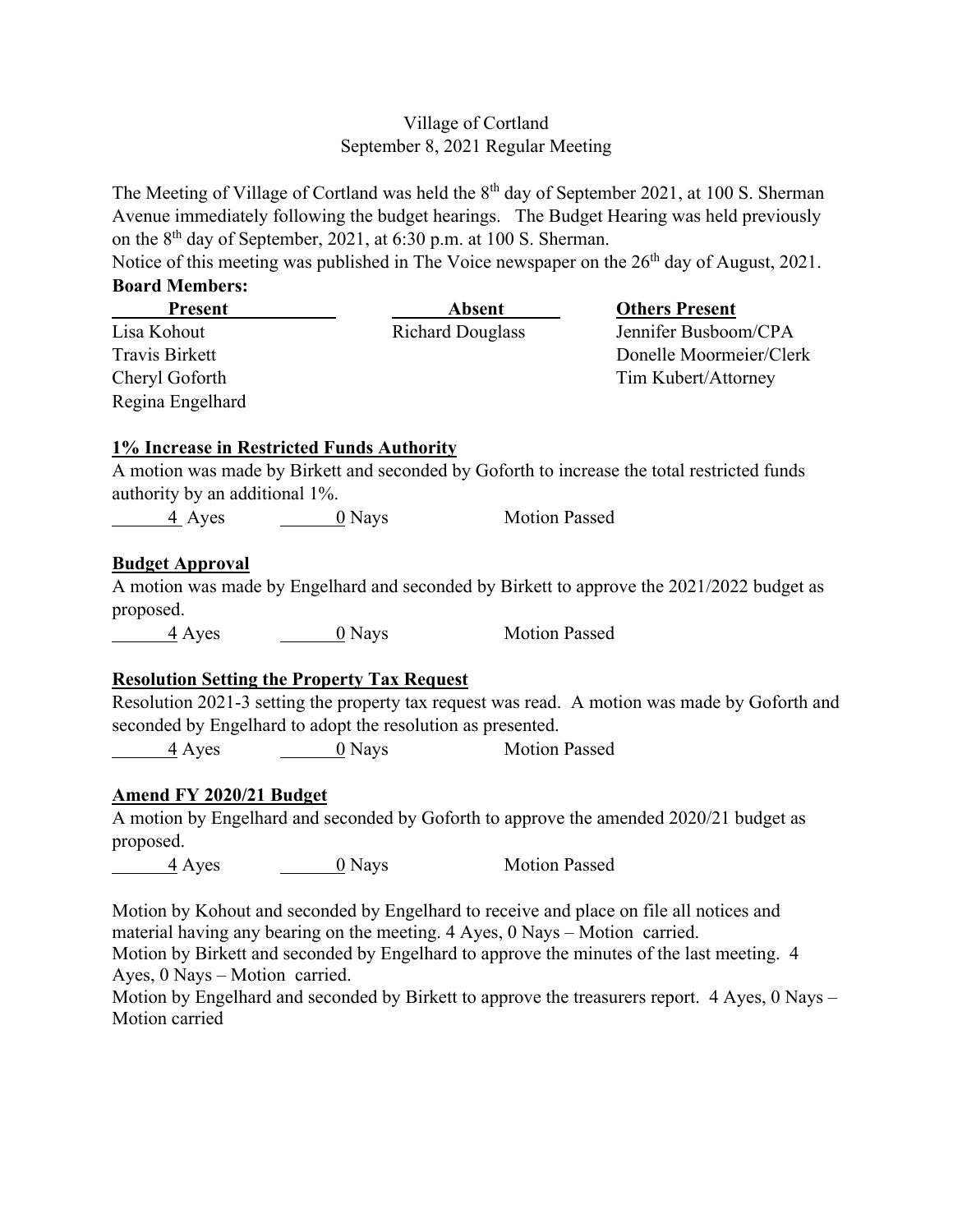The following bills were presented for payment: Black Hills Energy \$144.13, Blobaum & Busboom PC. \$1,550.00, Cornerstone Bank \$1,441.90, Donald R. Prentice \$75.00, Donelle Moormeier \$18.59, E\$Z STOP \$517.52, ET's Lawn & Leisure \$399.99, Hoffschneider Law, P.C., LLO \$435.00, Menards, \$321.53, Michelle German \$162.00, Nebraska Public Health Environmental Lab \$246.00, NIFCO Mechanical Systems, LLC \$150.00, Norris Public Power \$2,188.47, Olsson \$523.51, One Call Concepts, Inc. \$27.61, Salaries \$3,245.94, S&P Dirtworks, \$41,725.16, Verla Busboom \$40.00, Voice News \$461.26, Waste Connections of Nebraska Inc. \$3,873.84, Wilber Plumbing, Heating & Air \$369.77.

Motion by Goforth and seconded by Birkett to pay the bills as presented. 4 Ayes, 0 Nays – Motion carried

Building permit for Stuart Mohl at 150 N. Sherman Avenue to install two egress windows. Motion by Birkett and seconded by Goforth to approve the permit. 4 Ayes, 0 Nays – Motion carried

Board member Richard Douglass arrived at 7:00 p.m.

Birkett brought up the need of a building inspector, discussion was had regarding fees and what would be required inspections. Birkett and Clerk will work on an outline for a bid proposal to be brought to the October meeting.

Discussion regarding Farmer's Cooperative property and annexation so they could access sewer and water. Attorney Tim explained the process of annexation. Clerk was asked to contact Amy Keetle with First State Realty and ask what they are wanting to do with the property to determine the feasibility. Olsson would then be able to give us an estimated cost on the project. Options will be reviewed at October meeting.

The August  $28<sup>th</sup>$  block party went well. A special thank you to Jim Campbell and all the business and individuals that helped with organizing, sponsoring, and fund raising. Prizes were donated and funds for the ball park were raised in the amount of \$1,141. The Village would like to see this be an annual event on the first Nebraska Away Football Game each year.

There was no update on the  $7<sup>th</sup>$  street/McGee property from Brian at Olsson's. Discussion was had regarding the concrete strength test, a piece of concrete that had broken, the grass in the front yard and the sump pump line. Birkett will talk with Brian at Olsson's. Discussion also regarding the box culvert under the garage being closed off. The Village has directed Olsson's to handle the project.

No Update from Olsson's on the  $7<sup>th</sup>$  & Washington Street drainage project

The culvert cleaning and replacement drainage project for the fiscal year 2021/22 is almost complete. There are some seeding projects left to finish up.

NRD meeting regarding the appeal on grant monies is tomorrow, no one will be able to attend, clerk will let them know.

Ordinance 2021/03 to adopt new Code book tabled until October.

Attorney needs a list of private properties from Topp so that he can put together easements for snow piles.

Street Improvements report from Brian Schuele from Olssons, focus will be on concrete work this fall up to \$30,000. Asphalt repairs to be designed and bid over the fall/winter for 2022 construction. A schedule for improvements beyond 2022 will be put together for future year's budgets.

Bids for zoning regulations due September  $16<sup>th</sup>$ . Ordinance 2021-01 applications/fees tabled until after updated fee schedule.